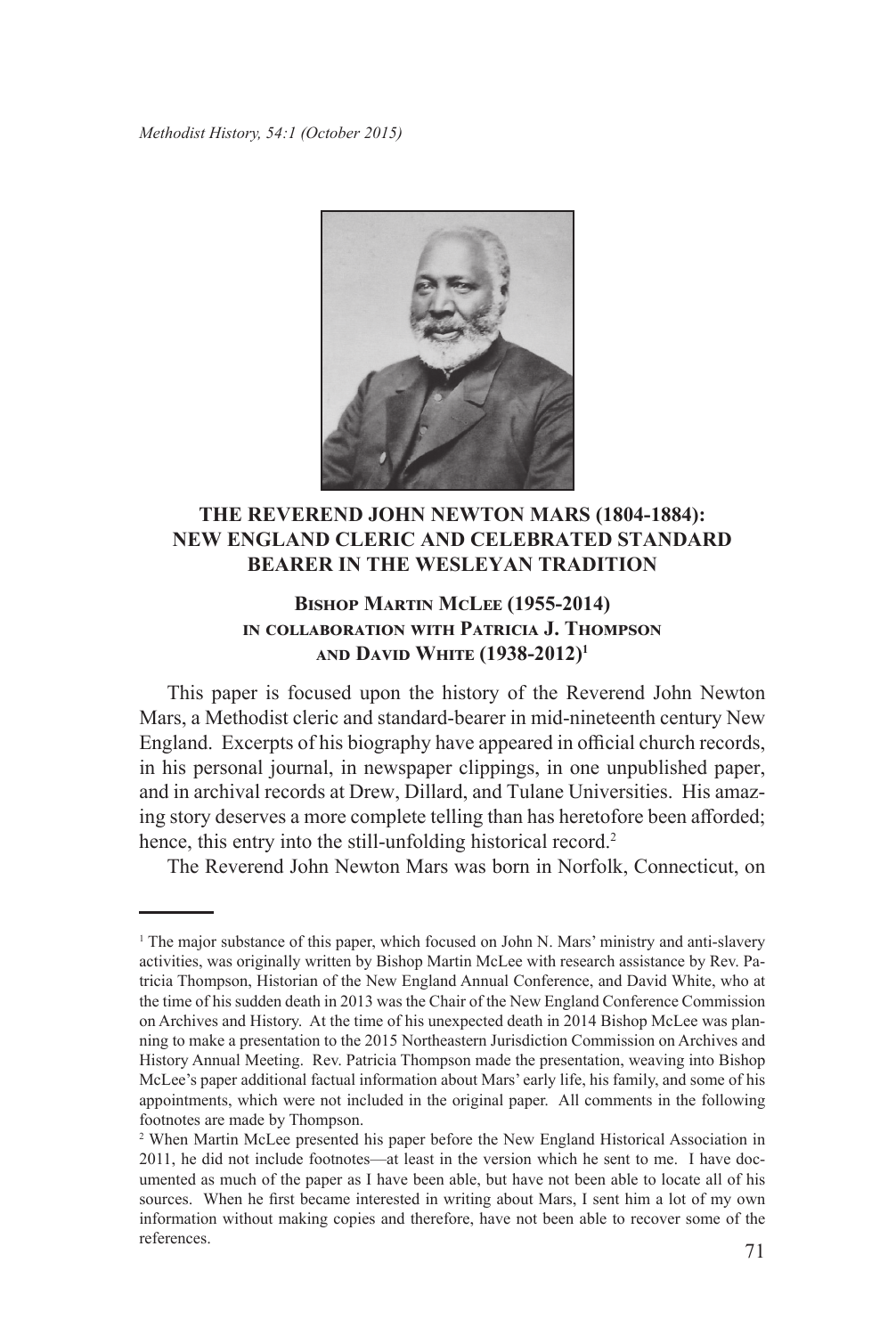June 22, 1804, to parents who had been enslaved by a Presbyterian clergyman. His father, Jupiter, served in the American Revolution. Despite his participation, after completing military service, he remained in bondage until he and his family escaped from their master about 1800—though they were forced to indenture two of their boys, James and Joseph, until age 21. Despite the hardship of slavery, Jupiter and his wife, Fanny, saw three of their children enter into ministerial service. Daughter Elizabeth would become an Episcopal missionary to Liberia,<sup>3</sup> living there for over thirty years. Son James was routinely referred to as Deacon in the Congregational Church, and his life story has been well-chronicled. John Mars rounds out this sibling trinity of religious workers. While John may have had two additional siblings, named Charlotte and Laura, corroborative documentation about them has not been verified.<sup>4</sup>

Mars' Memoir in the 1884 *New England Annual Conference Journal* reports:

When nineteen years old young Mars went to Ghent, N.Y., where he remained three years, and soon after was converted in the town of Hartright, N.Y., being overwhelmingly convicted of sin, and, after severe struggling and much prayer, received by the Holy Spirit a gracious assurance of pardon, that brought great peace and joy, which was especially characteristic of his religious experience to the close of life.<sup>5</sup>

Around this same time (1826), he married Silvia Gordon. They had three sons, James (born in 1828), John Sherman (born c. 1832) and George (born c. 1834-1835). In addition, according to a codicil to Mars' will, dated 1875, he also had an adopted daughter, who probably was named Henrietta (born c. 1845).6

<sup>&</sup>lt;sup>3</sup> D. Elwood Dunn, *A History of the Episcopal Church in Liberia 1821-1980* (Metuchen, NJ: American Theological Association and Scarecrow Press, 1992), 38-39.

<sup>4</sup> Joseph Eldridge, Theron Wilmot Crissey, comp., *History of Norfolk, Litchfield County,Connecticut, 1744-1900* (Everett, MA: Massachusetts Publishing, 1900), 91, 370-371.

<sup>5</sup> "John N. Mars," *1885 New England Conference Journal*, 81; hereafter referred to as *1885 NEC Journal*.

<sup>6</sup> When I presented this paper at the Northeastern Jurisdiction Commission on Archives and History annual meeting in May, 2015, I had only fully documented John Sherman Mars and partially documented George Mars. I was also aware of a young woman named Henrietta Mars, who appeared in the 1855 Massachusetts Census and the 1860 Federal census as living with John and Elizabeth Mars but born a year prior to their marriage and did not mention her in the presentation. In July, I was able to obtain a copy of John N. Mars' will, originally written in 1870 which contained a codicil added in 1875. The original will mentioned "my son, my sister, my adopted daughter and my grandchildren" (who would have been Horace and John Mars, sons of George Mars, as his son, John Sherman, had no children at the time. No names were specified, however for any of these persons). In 1875, Mars added a codicil to his will mentioning specifically, his sons, James and John Sherman, and the children of his deceased son George: Horace and John. An obituary for James Mars states that he went to sea very early in his life and then lived on the West Coast (San Francisco and then Victoria, Canada, before moving to Olympia, Washington), from 1849 until his death in 1891. It appears that John may have lost track of this son until sometime between 1870 and 1875, by which time James had settled in Olympia. According to the Find-a-grave-website, James had a son, Jesse, (among other children), who was the earliest known African American firefighter in Olympia. No mention is made in the codicil of his sister or Henrietta Mars Huggs (for whom no birth information has yet been located), who died in 1872.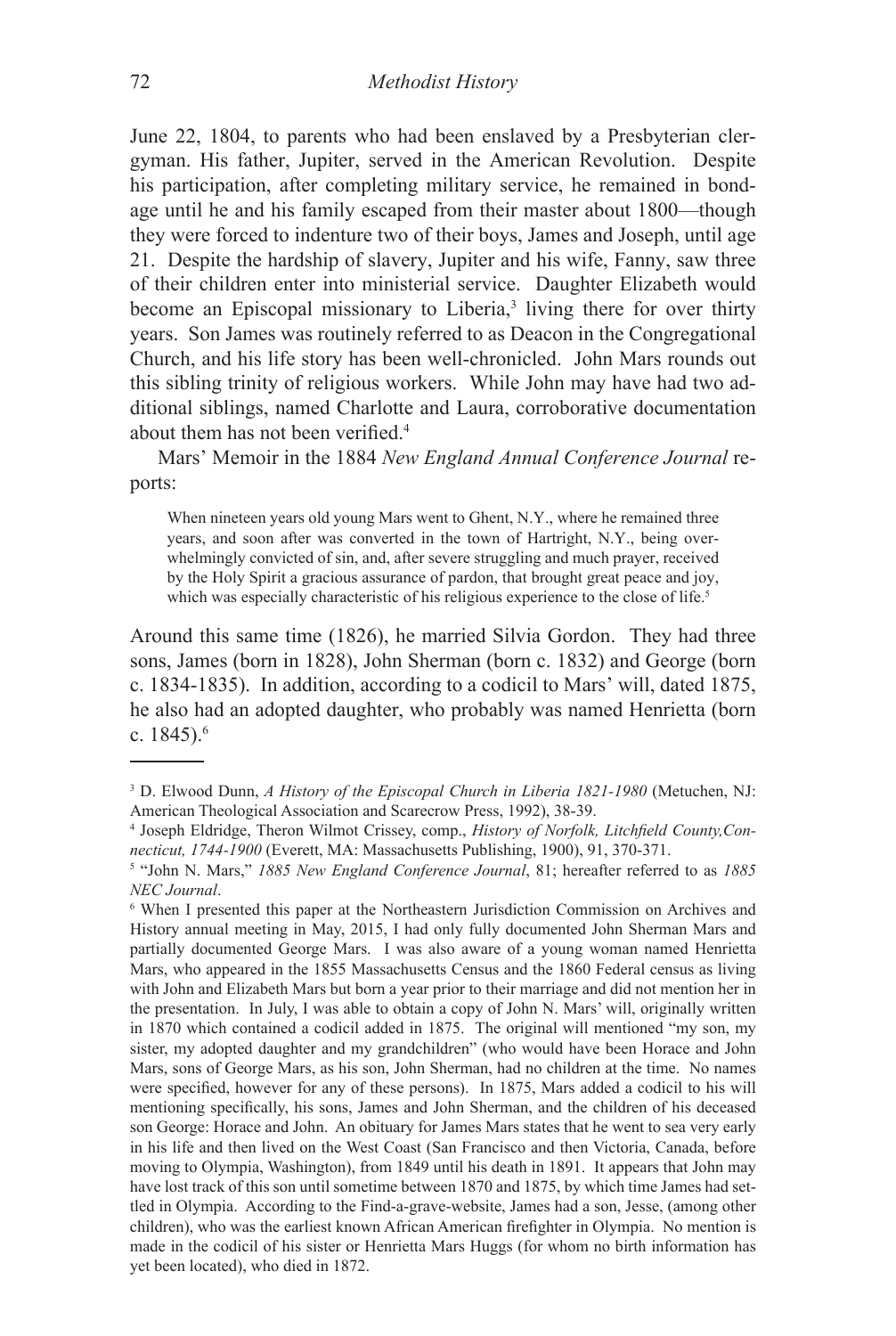According to Vital Records for Athol, Massachusetts, Mars' wife, Silvia Gordon, died in 1838. She is buried in Athol, Massachusetts, where Mars made his home for many years, in spite of the fact that he was concurrently serving churches in New York, New Jersey, Connecticut, Massachusetts, Washington, D.C., and Upper Canada. It is not clear what happened to his boys at the time of their mother's death. While their father was itinerating, they were probably living with relatives. Nor is it ever clear why he chose the town of Athol to make his permanent home, as he was reported by the time of his death to be the only African American living there.

Sometime after his conversion (probably about 1829) Mars was licensed to preach. During the 1830s he was ordained a local deacon by the New York Conference of the African Methodist Episcopal Zion Church, and served AMEZ congregations in Fishkill and Poughkeepsie, New York, and Newark, New Jersey, until about 1840.7

In 1840–41, Mars was sent to Salem, Massachusetts, to work with the Rev. Newell Spaulding, a white pastor of the Methodist Episcopal Church, to serve the Black population connected with a church which was being organized by Spaulding in the area. The *1843 Minutes of the African Methodist Episcopal Zion Church* (p. 5) state that Mars was assigned to Salem, Massachusetts, with 103 members. A resolution voting to receive that Society as represented by Mars was passed.

In 1845, Mars withdrew from the AME Zion Church to become a missionary to fugitive slaves in Upper Canada with the Wesleyan Methodist Connection.8 There he ministered to free men and women who had escaped bondage in the United States. Within a year Mars had developed five significant circuits with eight congregations, numerous Sabbath Day Schools, four other schools, and temperance associations.<sup>9</sup> During this time Mars connected with and employed the Reverend Josiah Henson. Henson was an abolitionist, AME minister and the author of *The Life of Josiah Henson, Formerly a Slave, Now an Inhabitant of Canada, as Narrated by Himself*. In Canada Henson established an Afro-Canadian community and imparted practical knowledge to newly arrived fugitives from bondage. Henson became a well-known figure when Harriet Beecher Stowe, author of *Uncle Tom's Cabin, revealed him as the source of the title character of her novel.* 

The record is clear regarding the association between Mars and Henson. The following excerpt from a letter from Reverend Mars appeared in an 1845 edition of *The True Wesleyan,* the denominational publication of the Wesleyan Methodist Connexion:

I wish to inform you and the numerous readers of the *True Wesleyan* by this, that I am now in the Province of Upper Canada, and have commenced a Wesleyan Mission

<sup>&</sup>lt;sup>7</sup> Peter C. Ripley, *The Black Abolitionist Papers: Vol. III: The United States, 1830-1846* (Chapel Hill: U of North Carolina P, 1991), 435; hereafter referred to as Ripley.

<sup>8</sup> John Jamison Moore, D.D., *History of the A.M.E. Zion Church in America* (York, PA: Teachers' Journal Office, 1884), 112.

<sup>9</sup> Linda Brown-Kubisch, *Queen's Bush Settlement 1839-1865* (Toronto, CA: Natural Heritage/ Natural History, 2004), 74.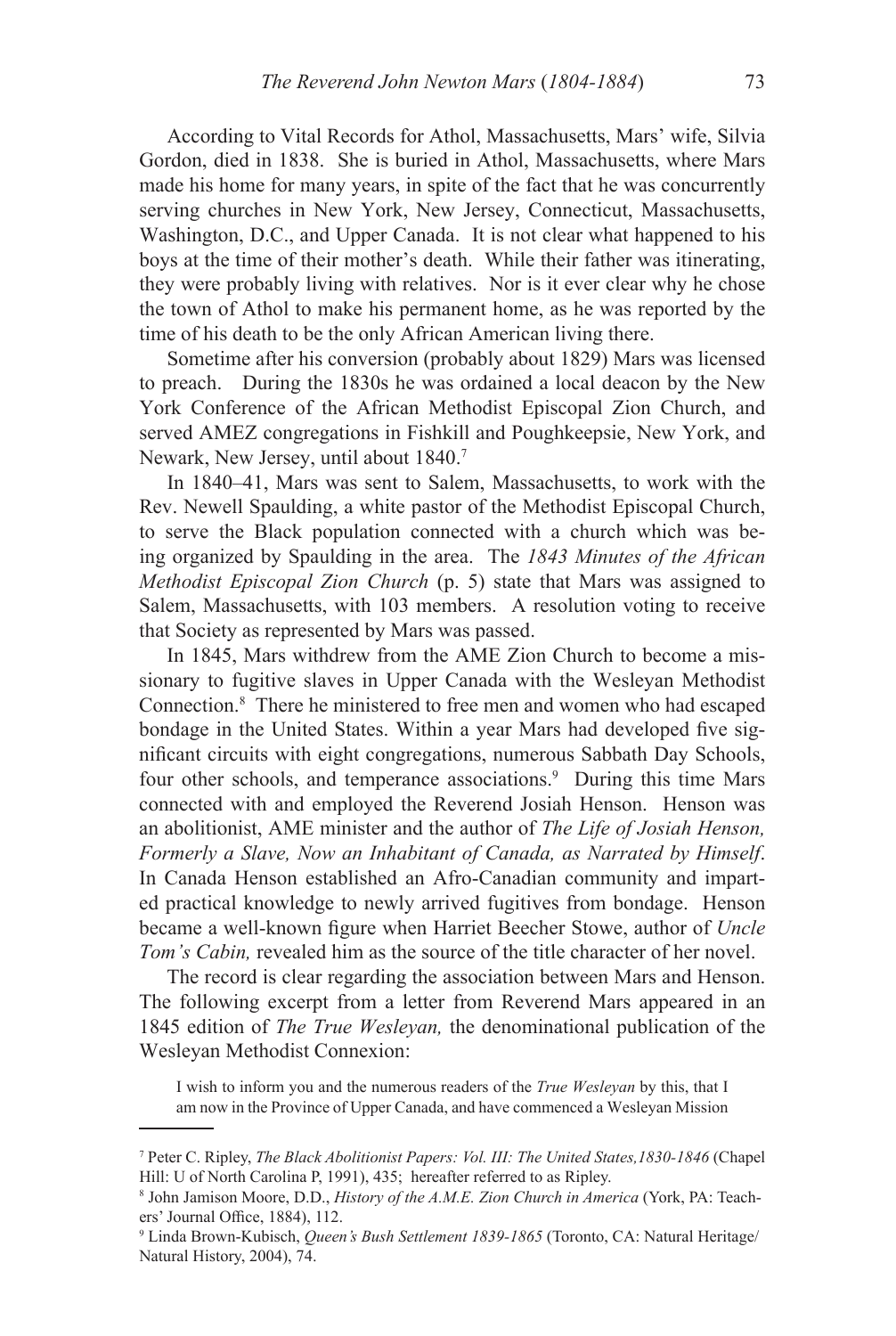Circuit . . . . I have divided this into two districts, Eastern and Western, and have employed Br. Josiah Henson, that well tried friend and brother and given him the charge of the Western District for the time being and I shall travel over the other until we get more help.<sup>10</sup>

Another letter, published in 1846, a year after Mars arrived in Upper Canada, revealed the initial meeting of these two historical leaders. Mars writes: "I entered this province alone an entire stranger . . . I learned that the African M.E. Conference was to meet in St. Catherine's in July . . . . [O]n my way there, I fell in company with the Reverend Henson one of their Elders and went with him to St. Catherine's."

Mars received significant support from Methodist churches all over the United States for his missionary work in Upper Canada. In 1845, the Reverend C. C. Mason, a Boston cleric, raised funds for the Canada mission and wrote this glowing report:

On Sunday, Dec. 8th, brother Mars presented the claims of the Canada Mission to my church and congregation. We raised for that mission . . . the sum of \$135. Every child in the Sabbath School rose spontaneously after a short address to them by brother Mars and pledged a cent a week for the mission . . . . I am bold to assert that brother M[ar]'s missionary field is the most interesting on the planet, and that brother M[ar]s is the man for the work.<sup>11</sup>

How long Mars remained in Canada is unclear. However, on October 27, 1846, John N. Mars was married in Salem, Massachusetts, to Elizabeth J. Holt, a white woman from Salem. Mars subsequently returned to New England and joined once again with the AMEZ Church. During the period of approximately 1849 until 1851, he served Zion's (AMEZ) church in Springfield, Massachusetts, then just beginning as a mission church.

Mars was an articulate, thoughtful visionary leader in the Wesleyan tradition. His approach to ministry was Spirit-led, heartfelt, and combined the informed and impassioned approach central to Wesleyan theology. As was the case with John Wesley, Mars centered his preaching on Biblical Scripture and used an approach filled with passion and fervor. Like the Wesleys, Mars wrote hymns. This verse of a hymn, sung during Mars' Civil War army chaplaincy, bears witness to the core message of his theology:

> All men are equal in God's sight, the bond, the free, the Black, the White, He made them all, then freedom gave, he made the man—man made the slave.

Newspaper accounts of Mars' revival and camp meeting participation paint a glowing picture of his abilities. An 1869 edition of the *Boston* 

<sup>10</sup> J. N. Mars, "Letter to Brother Lee," dated July 30, 1845, London, Ontario, to *The True Wesleyan,* published as "Canada Missions: Fugitives," 32.32 (August 9, 1845): 32, 126.

<sup>11</sup> J. N. Mars, "Letter to Mr. Lee" (forwarded from M. Bates, Albany, New York on July 14, 1845), to *The True Wesleyan,* published as "Rev. Mr. Mars: Missionary to Canada," 3.30 (July 26, 1845): 117; J. N. Mars, "Letter to *The True Wesleyan*," July 10, 1846, published as "Canada Missions," 4.32 (August 8, 1846): 126; C. C. Mason, Letter to *True Wesleyan*, December 10, 1845, Boston, published as "Wesleyanism in Boston," 3.51 (December 20, 1845): 202.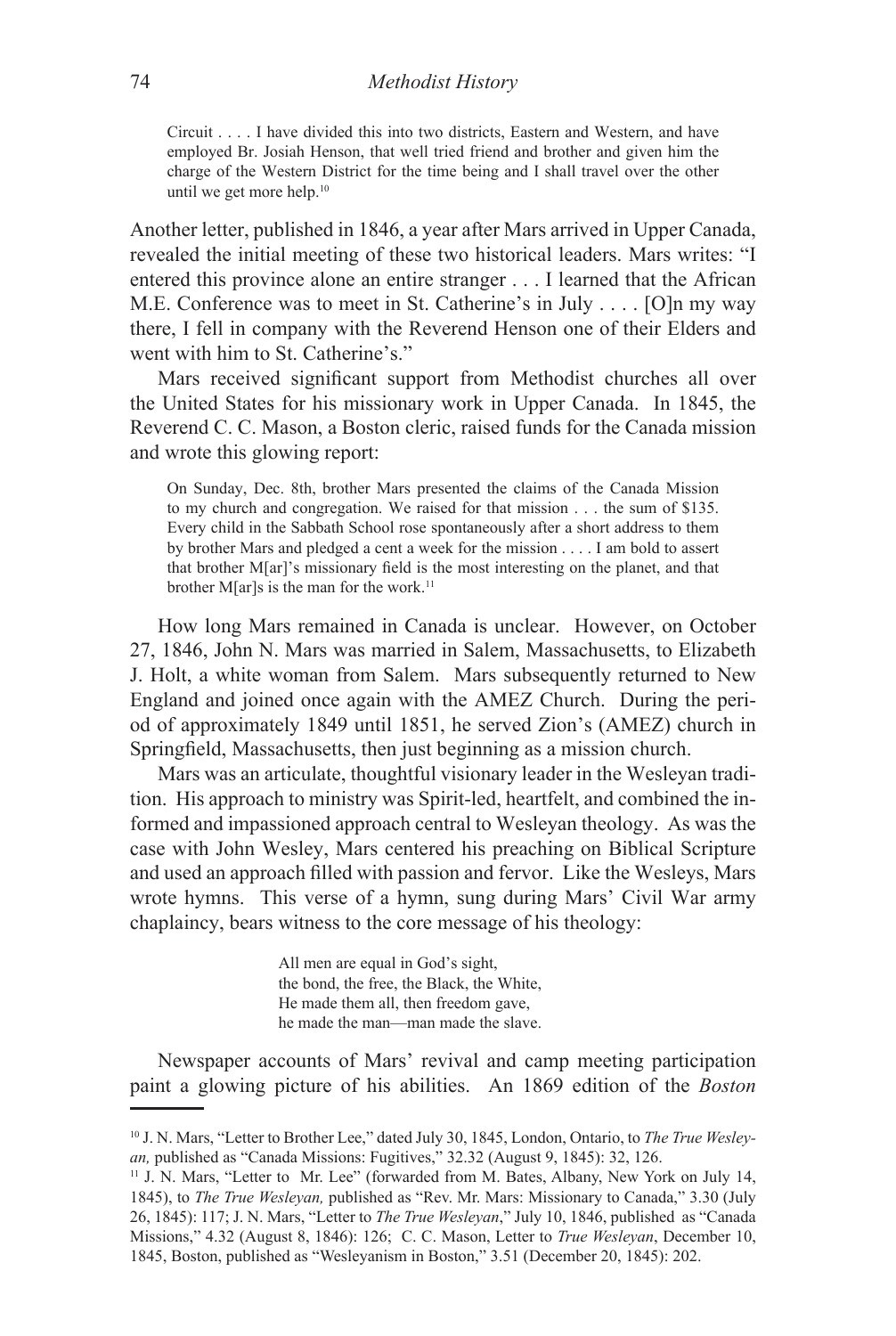*Daily Advertiser* provides this portrait of a camp meeting held at Asbury Campground in Hamilton, Massachusetts: "The many prayer meetings in the tents last evening were marked by a deep and earnest spirituality. The sermon was by the Rev. J. Mars, pastor of the Revere Street MEC, Boston [now Union United Methodist Church in the South End of Boston]. The sermon closed with the vast congregation in tears, and the altar was soon crowded with seekers and the people by personal effort showed their care for souls."<sup>12</sup>

John Mars had an effect on listeners that extended well beyond the service. In an 1885 edition of *Zion's Herald*, the Reverend J. Peterson recalled meeting Mars when he (Peterson) was 18 years of age,

I went to the meeting simply to hear a Negro preach, as I had never heard one speak in public, and I had seen only a few in my life. That . . . was the most powerful preaching I had ever heard; plain, practical, warning, persuasive, the memory of it stirs my soul. At the close of the meeting I spoke with Bro Mars and commenced an acquaintance which continued unbroken for more than 30 years.

While Mars was clearly at home as an exhorter and preacher, he was also adept as an organizer in the protest against the institution of slavery. Though never a slave himself, Mars was the child of parents born into slavery; moreover, his older brother James was enslaved for a time. In a series of autobiographical articles (of which only three have been located), Mars explained, "I was born free. But the freedom came from neither purchase nor emancipation. My mother and father had committed an 'Exodus' and New England provided . . . a way of escape." It is no surprise then that Mars became an ardent abolitionist. Mars spoke openly against the terror of slavery. His approach was both forthright and radical. Writing in *The Black Abolitionist Papers*, Peter Ripley reports: "the itinerant nature of his ministry allowed Mars to bring his anti-slavery message to several New England communities." Ripley continues, "He participated in local anti-slavery meetings and used his pulpit to urge militant resistance to the fugitive slave law."13 (This law would allow slave hunters access to states in the North as they sought to capture and return to the South those who had escaped from bondage.)

Springfield, Massachusetts, had long been a bastion of abolitionist activity. While serving the Zion's AMEZ church (which eventually evolved into the Sanford Street church), Mars became intensely involved in the anti-slavery movement. In 1850, Mars was part of a three-person team that organized a forum for the "Colored Citizens" of Springfield. This forum produced a document in response to the Fugitive Slave Bill that had recently passed both houses of Congress. The response read, in part:

We will repudiate all and every law that has for its object the oppression of any human being . . . . And whereas, we hold to the declaration of the poet, 'that he who would be free, himself must strike the blow,' and that resistance to tyrants is obedience to God, therefore, resolved, we do welcome to our doors . . . everyone who has broken from the southern house of bondage, and that we feel justified in using every

<sup>12</sup> "Hamilton Camp Meeting," *Boston Daily Advertiser* 43 (August 20, 1869), n.p.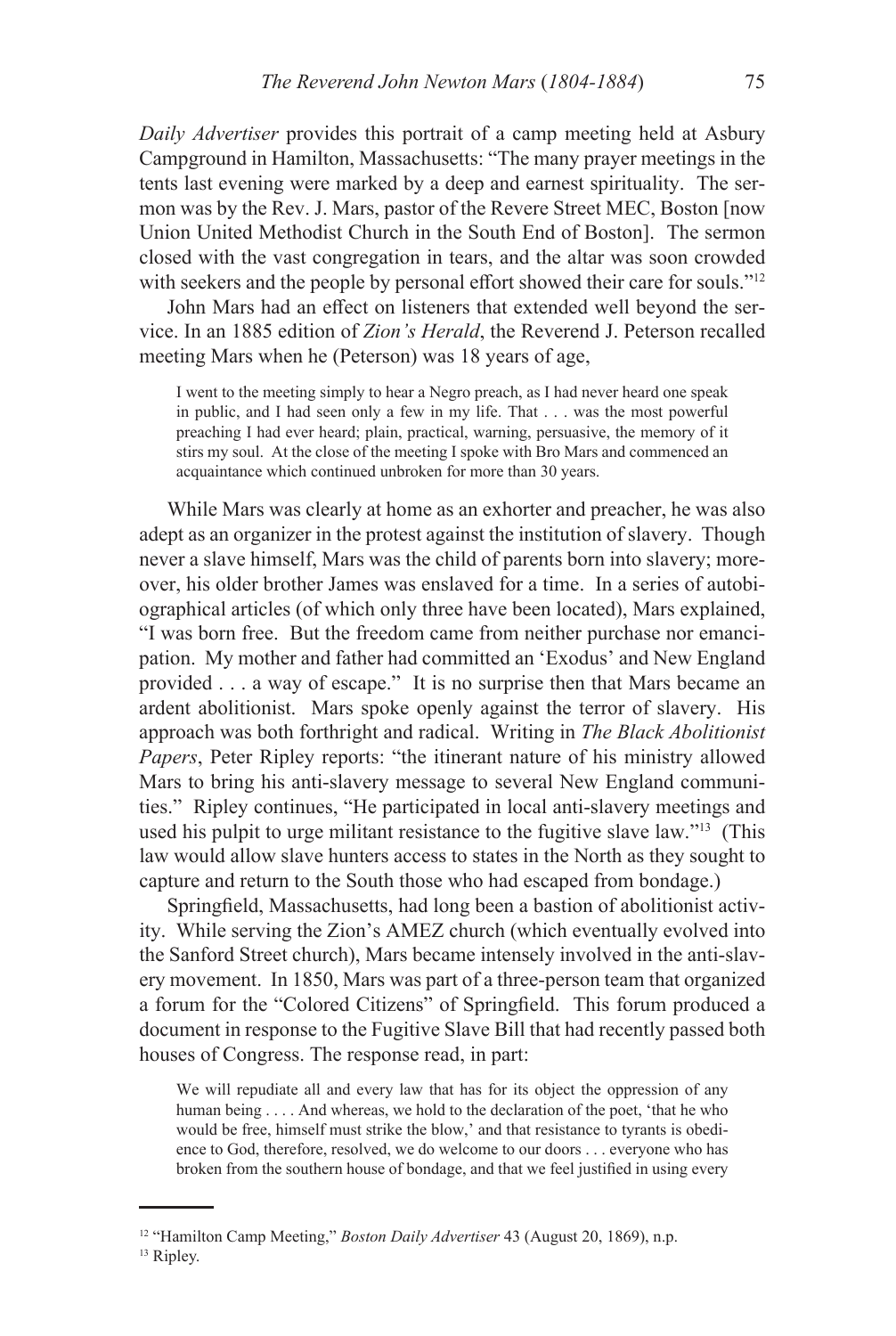means which the God of love has placed in our power to sustain our liberty.

Mars also spoke forcefully against slavery from the pulpit. Wayne Phaneuf reports the following: "In a fiery sermon from the pulpit at the Sanford Street Church (in Springfield) the Reverend . . . Mars quoted from the book of Luke in the Bible when he told his predominately Black parishioners: 'And he that had no sword, let him sell his garments and buy one'."14 One scholar of the history of Black Methodism concludes that this message actually invited the congregation to arm itself.

Whether in the pulpit or in the public square, it is clear Mars was not afraid to confront authority. The historical record reveals that his name appears as a signer of numerous petitions. Moreover, public records show his presence at a myriad of abolitionist gatherings and planning ventures. These were not the clandestine late night meetings that were typical in the struggle for liberation, but rather, were announced open forums.

One relationship of some importance to John Mars' ministry was that with Abolitionist John Brown: it is probable that Mars attended an event where John Brown of Harper's Ferry fame spoke. In Springfield in 1851, John Brown addressed a group that had gathered in opposition to the Fugitive Slave Law. As the Rev. Mars was serving as a pastor in the city at the time, and given his penchant for participating in anti-slavery gatherings, it is reasonable to assume that he attended the John Brown event. While there is no evidence of a roster of attendance for the meeting, records from the same year do reveal that Mars spoke to his Springfield congregants bemoaning the horror of slavery while calling for a response that would ensure freedom and liberation.

Further, it is possible that Mars and Brown may have actually met in the church where Mars was serving at the time, Zion's AMEZ church, because that was the same church that John Brown had attended when he had lived in Springfield in the late 1840s. Joseph Carvalho says in his book, *Black Families in Hampden County, [Massachusetts]*:

From the pulpit of the Sanford Street Church, Rev. John Mars enjoined his congregation that the time had come to "beat plowshares into swords" to defend their families and their freedom. It was at this moment that John Brown, with the help and influence of his Springfield friends in the black community, drafted the founding document of the League of Gileadites, an anti-slavery militia with the goal of self-defense against slave-catchers.<sup>15</sup>

Although the pastoral record is not totally clear, it appears that Mars left Zion's Church in Springfield in 1851 and served in Hartford, Connecticut, for one or two years, then went to Worcester, Massachusetts, where he

<sup>14</sup> *Vermont Watchman and Journal* 47 (October 17, 1850).

<sup>15</sup> "St. John's Congregational," *Springfield Republican* (May 9, 1936), 3; Joseph Carvalho III, *Black Families in Hampden County 1650-1865* (Online database. *AmericanAncestors.org*. New England Historic Genealogical Society, 2013). Originally published *Black Families in Hampden County, Massachusetts, 1650-1865* (2nd edition), by Joseph Carvalho II (Boston: New England Historic Genealogy Society, 2011), 21-22.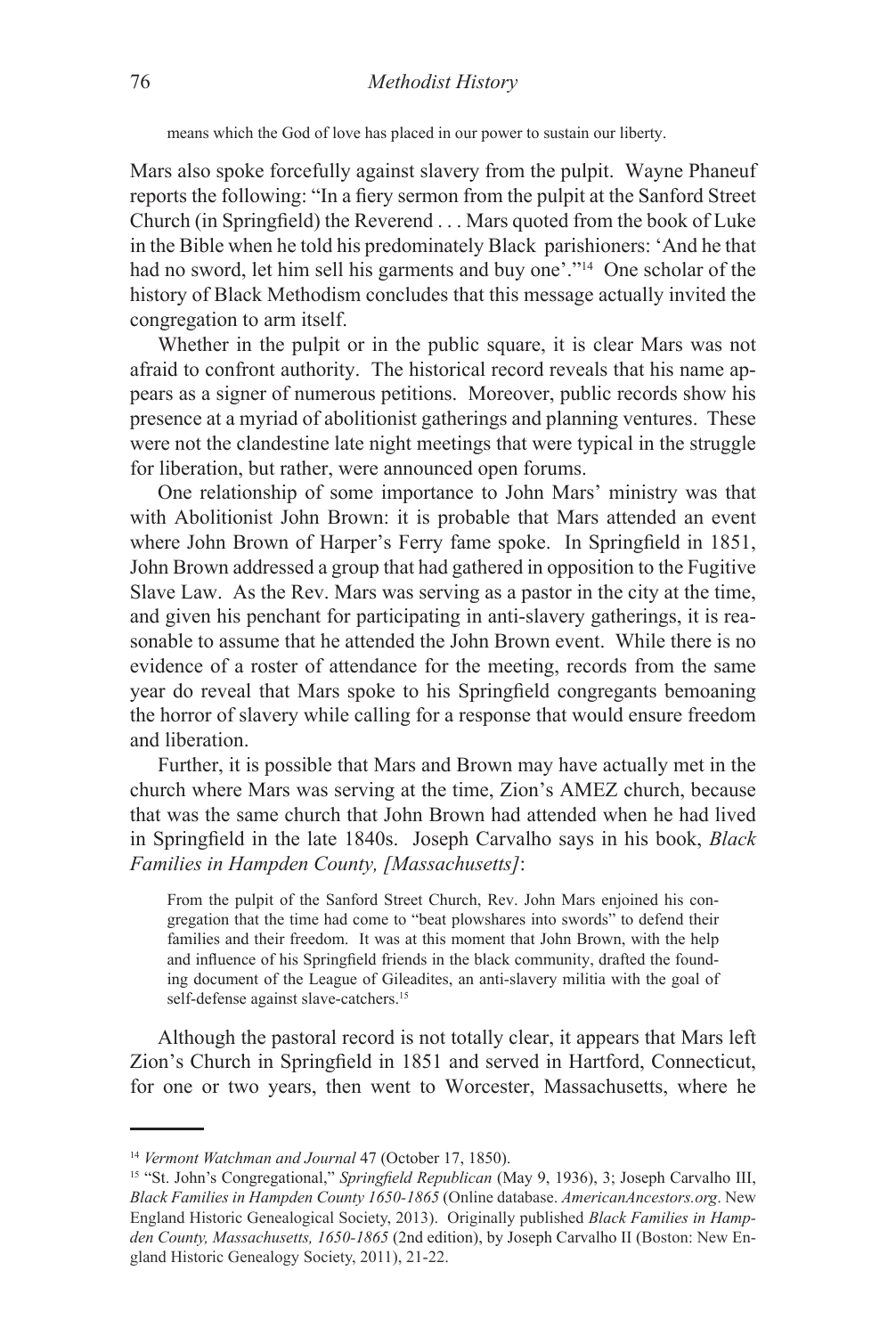served Zion's church there for at least four years and then returned again to the then Sanford Street Church in Springfield, Massachusetts.

Then, the *Springfield Republican* for April 23, 1859, reported that, "Rev. John Mars, a colored preacher, has been recognized as a local elder by the New England Methodist Conference." It is not clear, however, whether Mars then actually served a congregation in the MEC in New England or not. The only report of a church being served by Mars in the early 1860s is as an interim pastor at the First Independent Baptist in Boston.16 Mars seemed to have an amazing ability to move back and forth between denominations, going where he was the most needed at the time.

At the outset of the Civil War in 1861, Mars spoke out strongly about people of color being unable to fight in the War. As soon as Lincoln signed the Emancipation Proclamation, not only granting freedom to all slaves but also giving the right to all American men regardless of color the right to enlist in the armed services, Mars himself enlisted, even though he was by then nearly fifty-nine years old. He was assigned to the 1st North Carolina Colored Volunteers as their Chaplain. Along with John V. DeGrasse, a black physician from Boston, he became one of the first two African Americans to receive a commission in the Civil War. Mars' son, George, also enlisted in the Army on December 26, 1863. He was given a disability discharge on October 21, 1865, and died of dysentery ten days later.<sup>17</sup>

Mars was located in Newbern, North Carolina. During this time he had the opportunity to participate in a service in which he and the Rev. W. C. Whitcomb, hospital chaplain, christened and baptized 105 children. According to the August 17, 1863, *Daily Evening Bulletin* (San Francisco, California), this was the first time a black pastor had been allowed to participate in a service of baptism in the state.<sup>18</sup>

Unfortunately at his age Mars' health was not strong, and he was unable to endure harsh army life. He was assigned to the Army stores at Newbern for a number of months before being transferred to Norfolk and Portsmouth, Virginia, where his chronic rheumatism finally forced him to resign his commission<sup>19</sup>

Mars was distinguished as the first Black pastor received on probation into what is now the United Methodist Church; this took place in 1864 and established the New England Conference as the pioneer Conference for the creation of an open door policy for Black clergy seeking conference membership.

According to the 1864 appointment list for the New England Conference, John N. Mars was appointed to the church in Clinton, Massachusetts, but he

<sup>&</sup>lt;sup>16</sup> Ripley.

<sup>&</sup>lt;sup>17</sup> Online database on Ancestry.com: "U.S., Colored Troops Military Service Records 1863-1865; online database on the New England Genealogical Historical Society website: http:// www.newenglandancestors.org/research/database/mass\_bmd/full\_screen\_plugin.asp?vol+v1... 18 "Negro Clergyman in North Carolina," *San Francisco Bulletin* 16.112: 2.

<sup>19</sup> From a biography which I wrote on Mars' for Oxford University Press's *African American National Biography* project.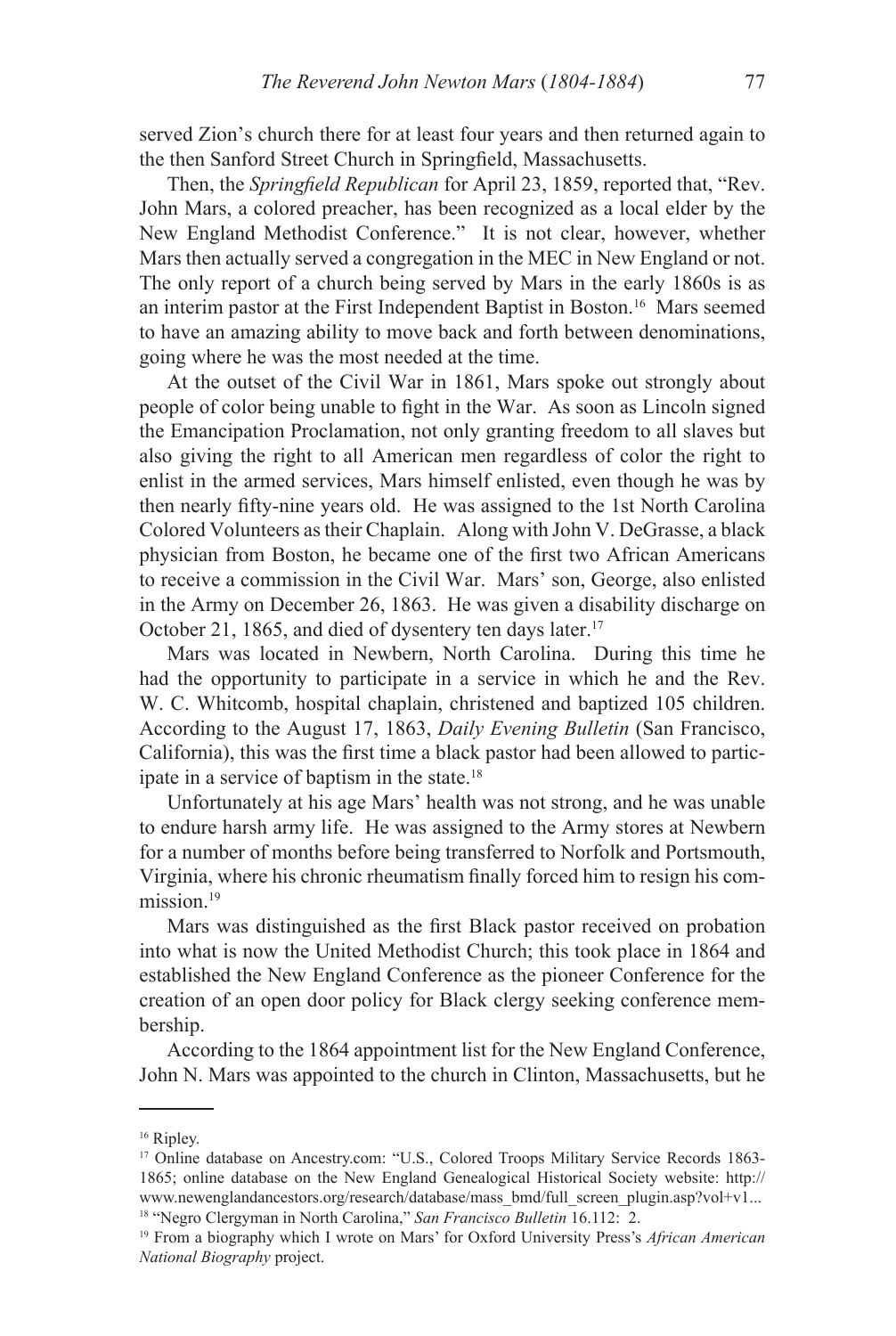never served there. Instead, he was sent to Portsmouth, Virginia, with the American Missionary Society to minister to the freed slaves who were living in the area. Peter Ripley reports in the *Black Abolitionist Papers*:

Mars organized congregations and Sabbath schools and taught classes to local freedmen. His reports to the AMA secretary George Whipple offer a poignant description of the condition of the freedmen in eastern Virginia. Although optimistic about the progress of his mission work, he complained of the insensitivity and racist behaviors of white missionaries. These criticisms alienated his white colleagues and undermined efforts to continue his mission work under the auspices of the MEC, which he had recently joined.<sup>20</sup>

Mars was there for only a short time, however, when he was transferred in October (1864) to the newly formed Washington Missionary Conference to serve the Sharpe Street Church in Baltimore until the 1865 annual conference, when he was received into full connection and appointed as Presiding Elder of the Chesapeake District.

Mars was called out of the New England Conference in order to provide much-needed leadership in the newly formed Washington Conference. It was not unusual at that time for the most qualified Black pastors to be received into full connection in one of the newly formed Black missionary conferences and then to be appointed Presiding Elder at the same conference.<sup>21</sup>

Interestingly, it seems that the leadership of the New England Conference was not at all happy with the request for Mars' transfer, as indicated by a resolution in the handwritten manuscript minutes of the 1865 Conference (but which was not included in the published journal):

Resolved that we deeply regret the removal of Rev. John N. Mars from this Conference, because it has interrupted the Missionary movement irrespective of color in the Southern States, which movement he was successfully prosecuting; and because it has prevented the cooperation of our own people with this Conference in sweeping away the unchristian [*sic*] distinction of color which they would soon have done had he been allowed to have remained with us, by inviting him to the charge of their churches; and though we appreciate the recognition of his abilities, which his appointment exhibits, still we are convinced that he would better serve the church in that greater sphere of Missionary labor in the South. We therefore respectfully request our presiding Bishop to secure, if consistent with the general work, his transfer to this Conference, and his appointment to the Missionary work of the South, in order that, in connection with our other Missionaries there, he may assist in organizing Churches and Conferences throughout the region.22

John N. Mars remained with the Washington Conference until 1869 when he was finally transferred back into the New England Conference. It is not known whether his transfer back to New England was a result of this resolution, or of his own desires, or possibly both, since his wife may have

<sup>20</sup> Ripley, 435.

<sup>21</sup> *1885 NEC Journal*, 81.

<sup>22</sup> "Resolution in relation to John N. Mars," [handwritten] *Journal of the Sixty Sixth Annual Session of the New England Conference*, 17-18; this resolution was not included in the published journal.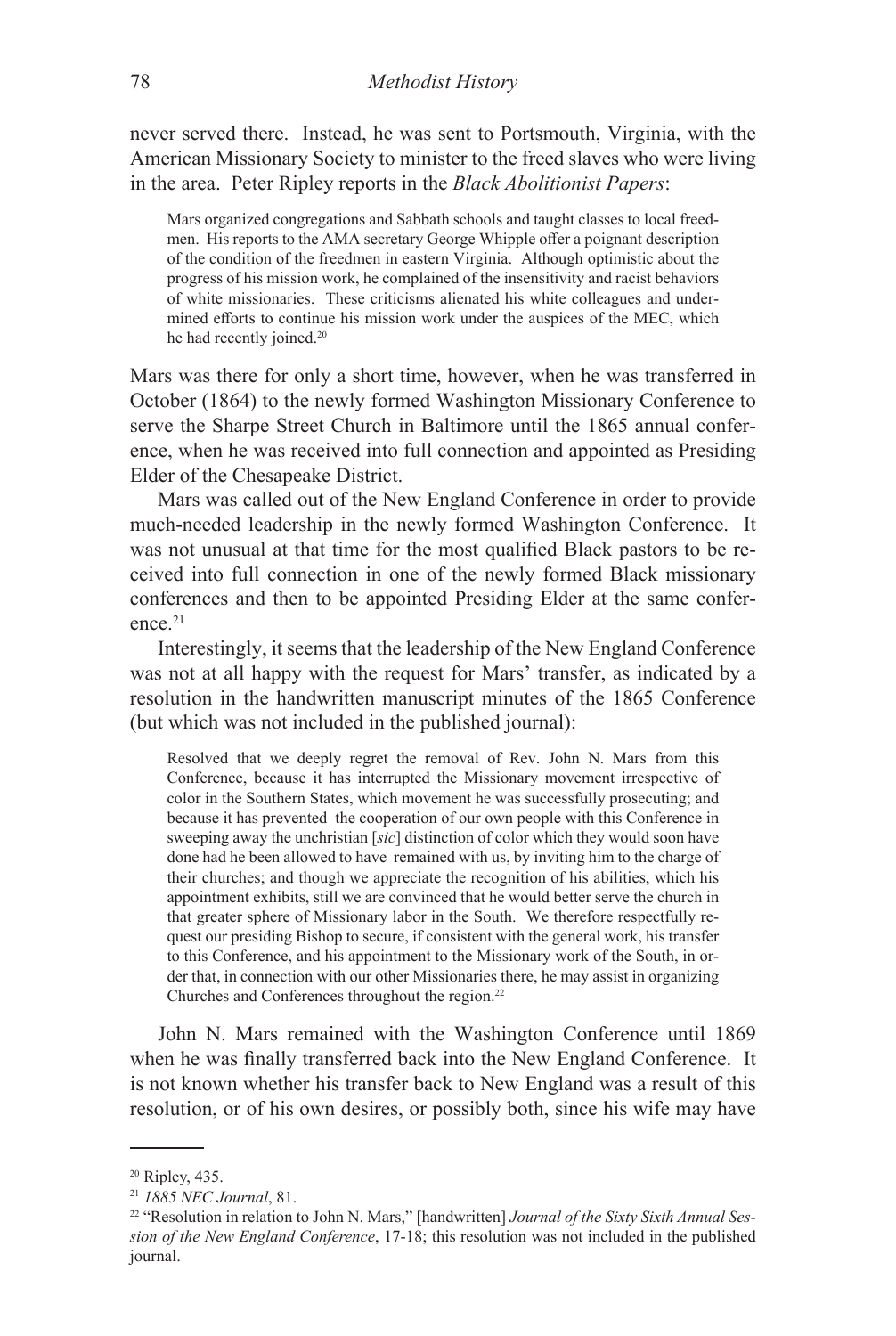still been in Athol during all of these years. Mars apparently felt comfortable in New England, for he wrote in a letter to the annual conference, dated 1878: ". . . I am for the most part, confined at my home [that is, in Athol,] in infirmity and in much physical pain. Next to my family there are none, on earth, so dear to me as my brethren of the New England Conference. If it please, dear brethren, I should like to have my present relation to the conference continued."

After his transfer to the New England Conference between 1869 and 1871, Mars settled into the pastorate of the Revere Street Church in Boston's Beacon Hill community, which was at that time the epicenter of Black Boston. During his ministry there, a noteworthy incident occurred. While conducting a revival meeting on the South Shore of Massachusetts, Mars encountered another evangelist, Maggie (Newton) Van Cott. Van Cott, a recent widow, was acknowledged as the first woman in the Methodist Episcopal Church to receive a preaching license. She had significant experience working with the poor in New York, some of whom were African American. Mars was impressed with her evangelical zeal and invited her to conduct a Revival at the Revere Street Church. The usual custom for revivals resulted in the visiting preacher boarding at the home of the host pastor. Despite that tradition, Mars received a communiqué from Mrs. Van Cott requesting that Mars "get board for her among her people." Mars replied by telegram: "Dear Sister, I don't know who your people are. When the Lord Jesus comes to us he stops at my house, if you cannot accept like quarters I have no other to offer."

Van Cott reports in her autobiography that she immediately replied that she would join him. She boarded with Mars for two weeks, and a successful revival resulted. She admits to being embarrassed at thinking she was superior to those of the darker hue. This is yet another example of the impact that Mars had on both Blacks and Whites and on his often brilliant approach to responding to the racism of the day.23

After serving for two years at the Revere Street Church in Boston, Mars then became conference missionary and a member of the Bromfield Street Quarterly Conference. Then, in 1872, he was appointed as a second pastor to the church in Malden, Massachusetts, before retiring in 1873 at age sixty-nine.

The Reverend John Mars remains a seminal figure in the history of Antebellum New England. He was a pioneer of the first order and joined the long line of clergy leaders serving in the Wesleyan tradition. Mars is buried in Athol, Massachusetts, where his grave is marked by one of the largest stones in the cemetery. Fittingly, it bears a grave marker placed by The United Methodist Church.

The announcement of his death in the *1884 New England Annual* 

<sup>23 &</sup>quot;Introduction," Gilbert Haven in Maggie N. Van Cott, *The Harvest and the Reaper: Reminiscences of Revival Work of Mrs. Maggie N. Van Cott* (New York: George A. Sparks, 1883), xiii-xiv.